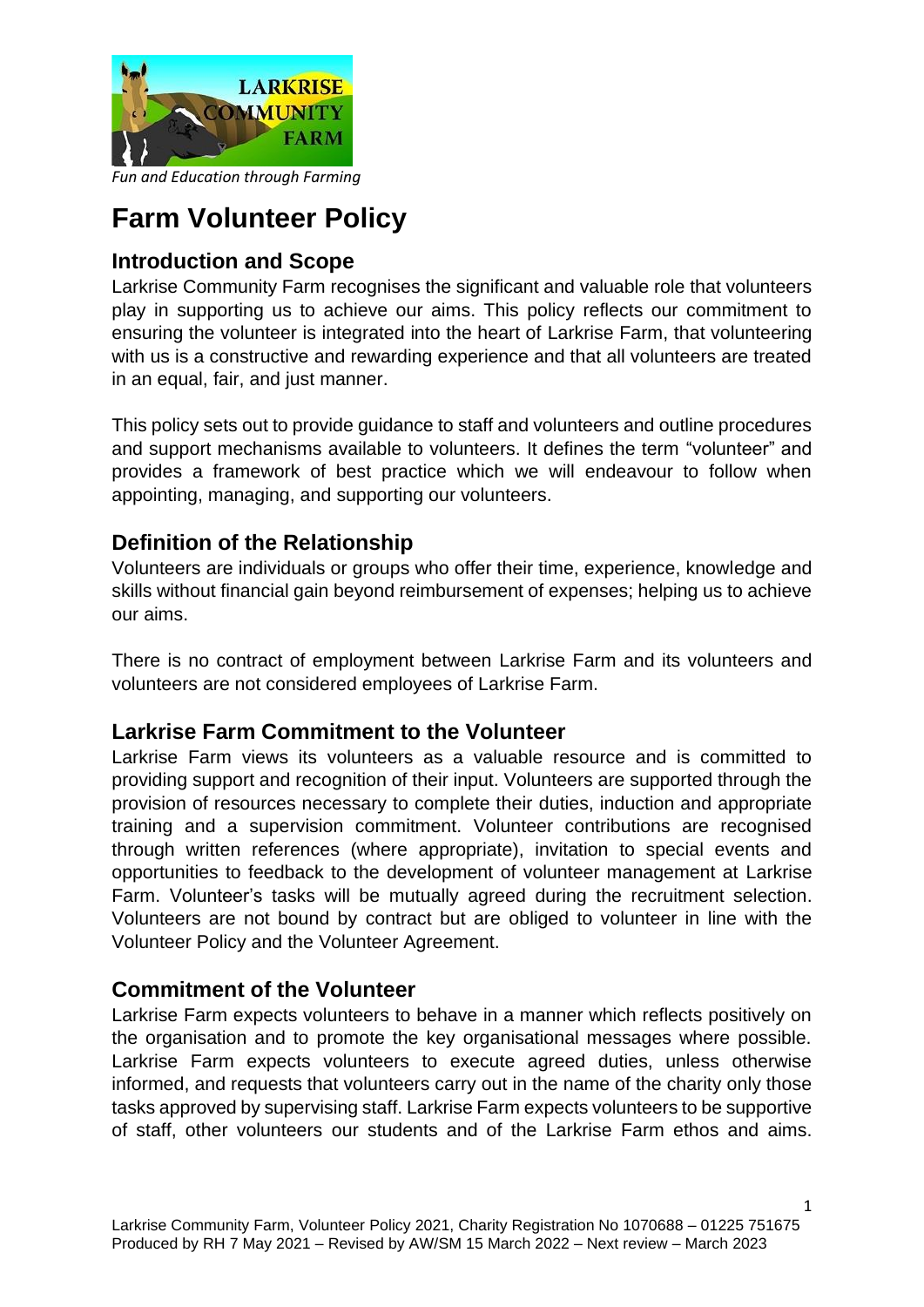

#### **Commitment of the Volunteer cont…**

We would ask that all volunteers volunteering on a regular basis to please, where possible, give us four weeks' notice if they are considering leaving their volunteering role. We also ask that volunteers attending irregular events such as a fete to please give us at least one week's notice if you are not able to attend a scheduled event.

### **Principles**

This Volunteer Policy is underpinned by the following principles:

- Volunteers are required to be at least 18 years of age.
- Larkrise Farm will endeavour to ensure volunteers are properly integrated into its organisational structure, that they are kept abreast of organisational developments and that necessary mechanisms are in place for them to contribute to our work.
- Larkrise Farm does not aim to introduce volunteers to replace paid staff.
- Larkrise Farm recognises that volunteers require satisfying work and personal development opportunities and will seek to help volunteers meet these needs.
- Larkrise Farm expects staff to work positively with volunteers.

## **Recruitment and Selection**

Larkrise Farm recruitment and selection of volunteers is designed to ensure that we recruit volunteers who are suitable for the role they would like to do:

- a) Larkrise Farm will provide volunteer role descriptions which outline duties and responsibilities.
- b) Prior to appointment, volunteers are invited to engage in a two-way discussion of the proposed role including its requirements and expectations with a view to assessing mutual suitability.
- c) Prior to appointment volunteers are asked to complete a COVID-19 Medical Risk Assessment.
- d) Commencement of the volunteering opportunity is subject to an enhanced DBS check and reference clearance.
- e) Volunteers will be subject to a probationary or trial period of 2 months.
- f) Support, guidance, and supervision are provided as appropriate.

# **Disclosure of Criminal Record**

Due to the nature of our work all volunteers are subject to a Disclosure & Barring Service check, as part of the recruitment process. Larkrise Farm complies fully with the code of practice provided by Disclosure Scotland, Access NI and the Disclosure and Barring Service and undertakes to treat all volunteer applicants fairly in line with our commitment to equal opportunities and to comply with the Rehabilitation of Offenders Act 1974. Our Criminal Record Disclosure Policy which includes information about the recruitment of ex-offenders can be made available to all applicants during the recruitment process.

2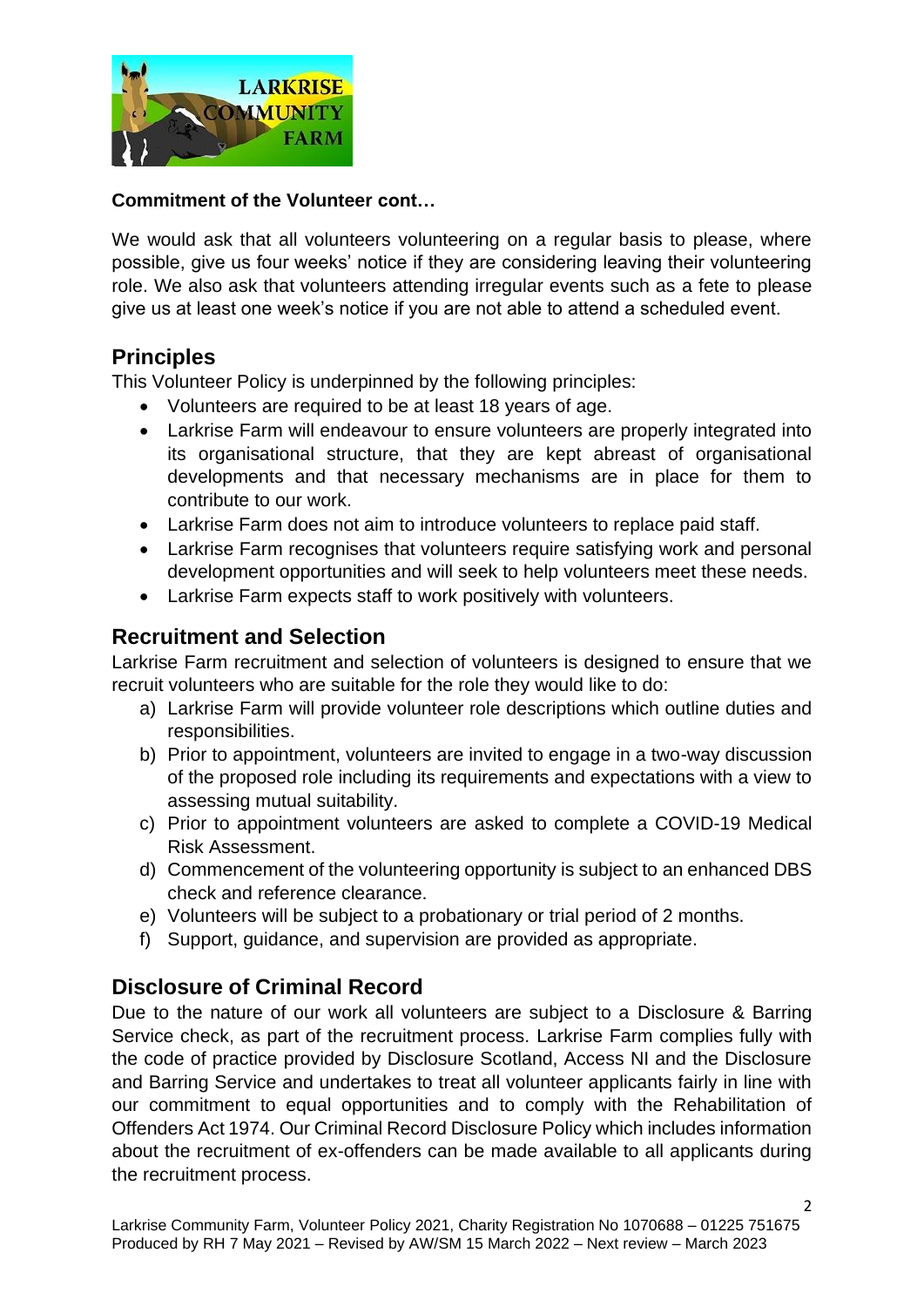

# **Equal Opportunities and Diversity**

Larkrise Farm is committed to promoting equal opportunities. Volunteering opportunities at Larkrise Farm are open to all regardless of age, race, disability, ethnic origin, gender, marital status, nationality, national origin, race, religion, sexual orientation, pregnancy or maternity. Larkrise Farm recognises the positive benefits a diverse volunteer pool can bring to the organisation and is committed to ensuring our recruitment and selection procedure reflects this.

## **Disabled Volunteers**

Larkrise Farm promotes diversity in all areas of volunteering and as a charity, we encourage disabled people, in particular, to volunteer with us. The main farm building and yard is fully accessible.

Disabled volunteers can act as role models and mentors to our students that we work with and may inspire them during their journey towards independence. Disability should not be a barrier to volunteering and volunteers can still claim benefits as long as you are aware of the restrictions explained in the 'Volunteering while getting benefits' leaflet produced by the Department for Work and Pensions.

## **Induction and Training**

All volunteers will receive a general orientation on the nature and purpose of the organisation as well as task specific training to ensure they can carry out their work on behalf of Larkrise Farm effectively and efficiently.

# **Confidentiality**

Volunteers are responsible for maintaining the confidentiality of all privileged information to which they are exposed. Failure to maintain confidentiality may result in termination of the volunteer's relationship with the organisation.

### **Support and Recognition**

All volunteers will have a named supervisor responsible for the management of their work, who is there to provide guidance and assistance. Those engaged in more sustained volunteering will have more formal supervision sessions at agreed intervals. These sessions shall be conducted via email, phone or face-to-face as appropriate and agreed.

The Business Manager, Ashley will review the volunteering placement as often as required, with the aim of ensuring that recognition keeps apace with role development. Larkrise Farm is happy to provide a confirmation of contribution for volunteers who have given a minimum of a full week of their time or a reference for those contributing over longer, sustained periods. Volunteers may be invited to "thank you" events and consulted where possible.